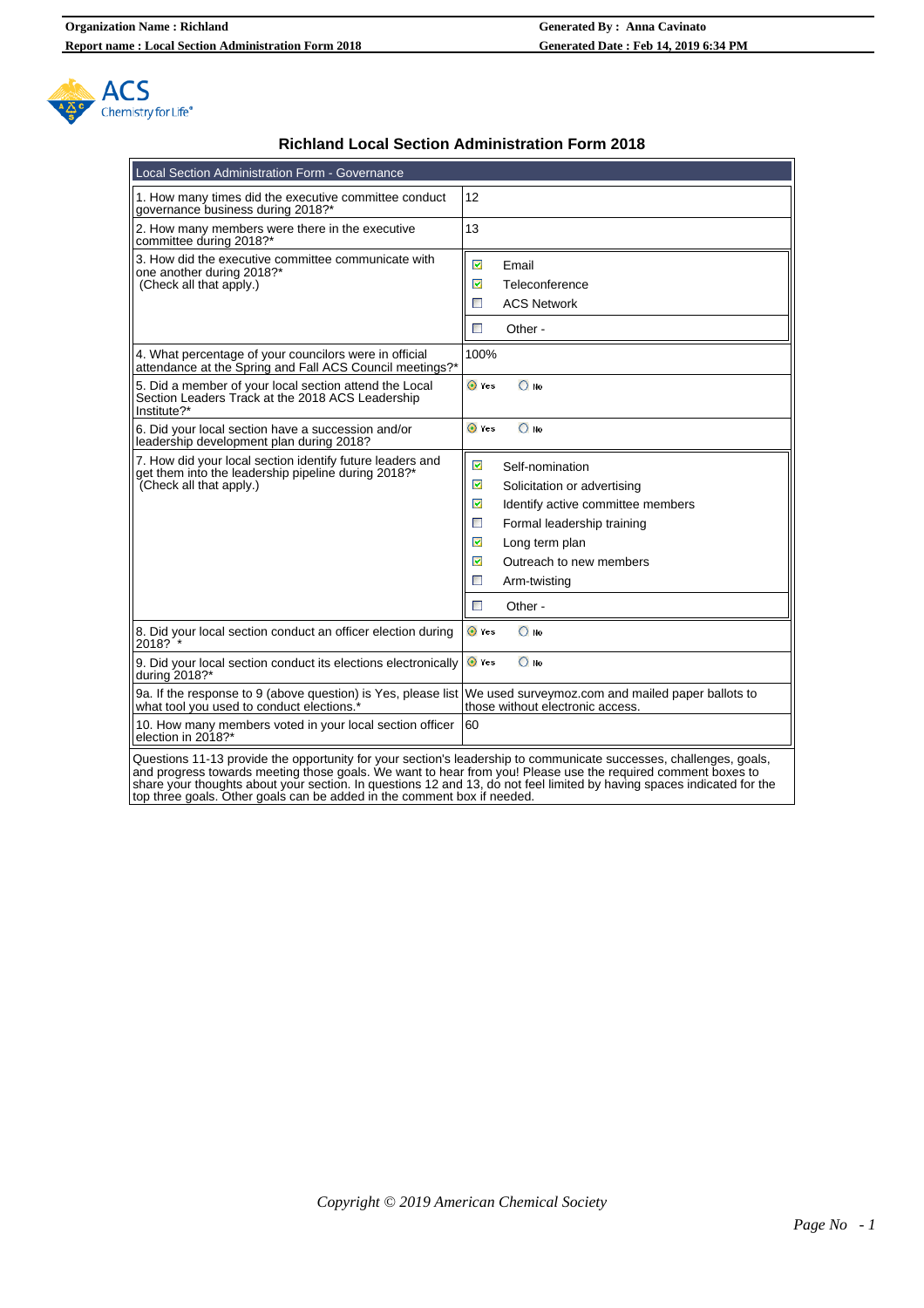| <b>Organization Name : Richland</b>                  | Generated By: Anna Cavinato          |
|------------------------------------------------------|--------------------------------------|
| Report name : Local Section Administration Form 2018 | Generated Date: Feb 14, 2019 6:34 PM |

| 11. 2018 Chair's report: Please provide a narrative of the<br>past year's activity/successes/challenges:* | 2018 was a phenomenally successful year for the<br>Richland Section. The Section leaders met every month to<br>plan our activities for the year. The Section officers<br>exercised fiscal prudence and we managed to operate<br>within our annual budget. The highlight of the year was our<br>tremendously successful Northwest Regional Meeting<br>(NORM 2018). Janet Bryant, Anna Cavinato, Dave<br>Heldebrant, Sandy Fiskum, Steve Krogsrud, our Women<br>Chemists Committee, and numerous unnamed volunteers<br>deserve credit for taking NORM to new heights—and this<br>is not a literal reference to the Badger Mountain hike. This<br>was one of the largest NORM meetings ever both in terms<br>of attendance and the number of abstracts. Its success<br>bodes very well for the financial security of the Section<br>and our ability to advance our education and outreach<br>objectives. |
|-----------------------------------------------------------------------------------------------------------|-------------------------------------------------------------------------------------------------------------------------------------------------------------------------------------------------------------------------------------------------------------------------------------------------------------------------------------------------------------------------------------------------------------------------------------------------------------------------------------------------------------------------------------------------------------------------------------------------------------------------------------------------------------------------------------------------------------------------------------------------------------------------------------------------------------------------------------------------------------------------------------------------------|
|                                                                                                           | Thanks to the enthusiastic efforts of our volunteers, we<br>conducted several activities in Eastern Oregon and<br>Richland to bring the joy and wonder of Chemistry to our<br>communities. We supported undergraduate students, held<br>a picnic jointly with another professional society,<br>sponsored the Mid-Columbia Science Fair, and celebrated<br>the service of our senior members. Dr. John La Femina<br>delivered an excellent talk at our Annual Social that led to<br>his mentoring two students.                                                                                                                                                                                                                                                                                                                                                                                        |
|                                                                                                           | The Women Chemists Committee was quite active this<br>year. WCC organized an inaugural social event at the<br>Polka Dot Pottery in Kennewick. The event featured<br>pottery painting and socializing with fellow ACS members.<br>The event was successful in helping members across the<br>chemical enterprise connect while learning more about the<br>events that WCC has planned for this year. WCC also<br>organized a Sexual Harassment in the Sciences webinar<br>event in Richland.                                                                                                                                                                                                                                                                                                                                                                                                            |
|                                                                                                           | The Richland Section sponsored the Mid Columbia<br>Science Fair. Dave Heldebrant did a great job of<br>organizing the ACS science fair judges and the judging for<br>the local section awards. The group was able to efficiently<br>identify winning posters. The \$325 support from our<br>section went towards support for the large number of<br>awards presented at the Fair. Our section also supported<br>coffee for the ACS judges as well as the two \$50 prizes for<br>middle school (grades 6-8) and high school (grades 9-11)<br>students.                                                                                                                                                                                                                                                                                                                                                 |
|                                                                                                           | Section members from Eastern Oregon University (EOU)<br>had a strong presence at the ACS national meeting in<br>New Orleans in addition to members from the Richland<br>area. Twenty two students and 4 faculty members<br>participated in the conference. Students presented 8<br>posters and participated in the Chem Demo Exchange.<br>Our EOU Student Member Chapter again was awarded an<br>Outstanding Award. Our section was also well represented<br>at the ACS Fall meeting in Boston. Anna Cavinato became<br>a member of the Local Section Activities Committee. Ram<br>Devanathan participated in the deliberations of the ACS<br>Committee on Public Relations and Communications<br>(CPRC). This committee provided valuable advice to our<br>section on public relations makeover. Some of the<br>recommendations about refreshing our Section website<br>will be implemented in 2019. |
|                                                                                                           | EOU also held a successful Earth Week celebration.<br>Section members led a large community outreach effort,<br>Arts For All. EOU did arts activities related to chemistry<br>such as<br>exploring arts and surface tension. These activities<br>includes children painting with shaving cream. The<br>participants immensely enjoyed this event. Booklets and<br>other giveaways were distributed. For a second activity,<br>section members worked with two batches of 3rd graders<br>one week apart and did activities related to marine<br>chemistry. They then performed a big magic show for<br>about 200 children that was well received.                                                                                                                                                                                                                                                      |
|                                                                                                           | EOU held chemistry activities at the Festival of Trees<br>using supplies obtained from the National Institute for<br>Stem Education (NISE). EOU hosted a table of activities at<br>the Festival of Trees, a large community fair. Their table<br>attracted a hundred of children and was very successful.<br>The university president chose to honor the Chemistry                                                                                                                                                                                                                                                                                                                                                                                                                                                                                                                                    |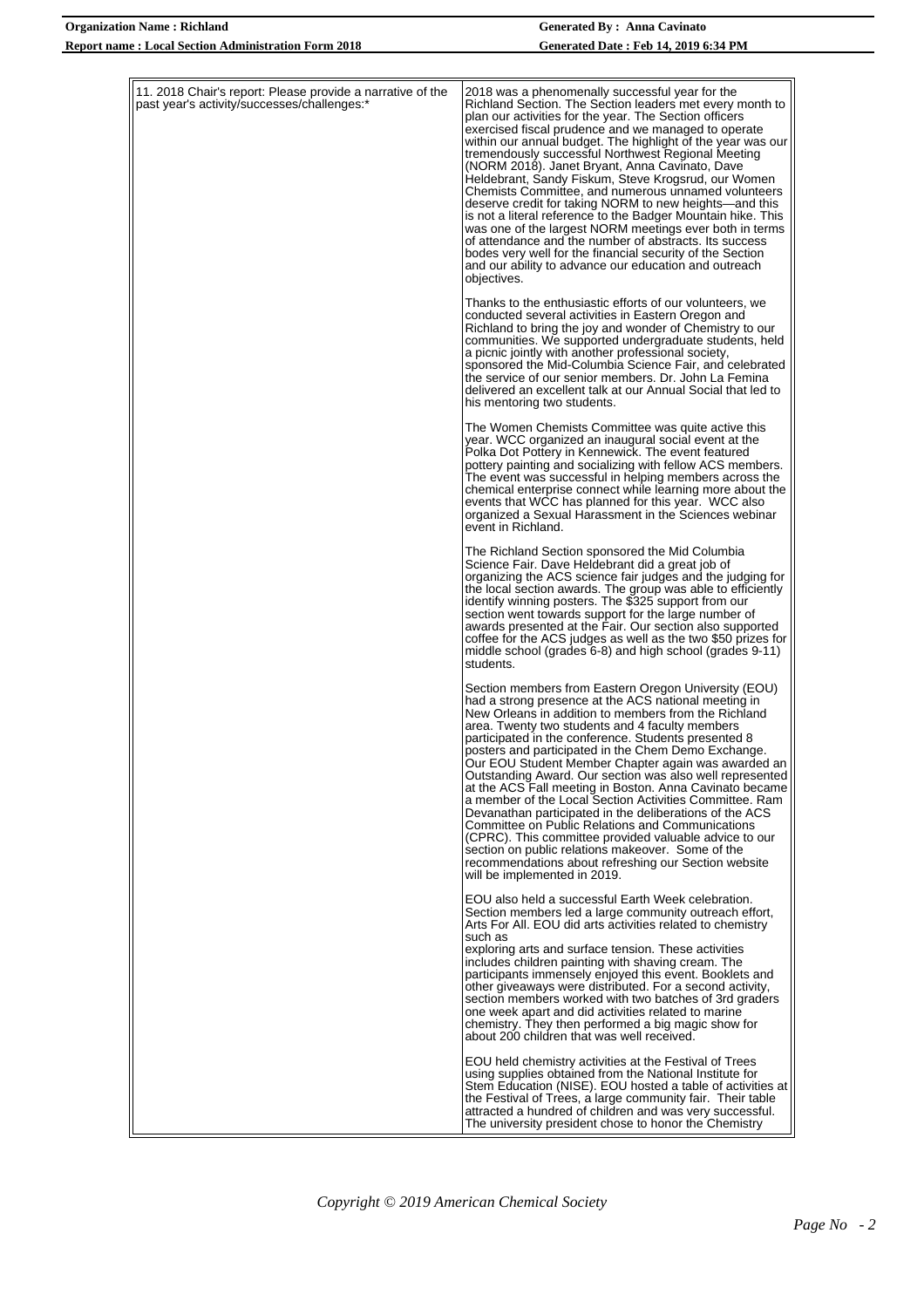| <b>Organization Name: Richland</b>                         | Generated By: Anna Cavinato                                                                                                                                                                                                                                                                                                                                                                                                                                                                                                                                                                                                                                                                                                                                                                            |  |
|------------------------------------------------------------|--------------------------------------------------------------------------------------------------------------------------------------------------------------------------------------------------------------------------------------------------------------------------------------------------------------------------------------------------------------------------------------------------------------------------------------------------------------------------------------------------------------------------------------------------------------------------------------------------------------------------------------------------------------------------------------------------------------------------------------------------------------------------------------------------------|--|
| <b>Report name: Local Section Administration Form 2018</b> | <b>Generated Date: Feb 14, 2019 6:34 PM</b>                                                                                                                                                                                                                                                                                                                                                                                                                                                                                                                                                                                                                                                                                                                                                            |  |
|                                                            |                                                                                                                                                                                                                                                                                                                                                                                                                                                                                                                                                                                                                                                                                                                                                                                                        |  |
|                                                            | Club at the Festival. There was a Chemist Tree, which<br>was decorated with test tubes, cylinders and other things<br>chemistry-related. A couple of students keep adding dry<br>ice and the smoky effect was great. EOU also had a<br>terrific Girls-In-Science activity, with participation from<br>more than a hundred girls. The Program-in-a-box activity<br>associated with this was also very well attended. As part<br>of Girls-in-Science, EOU was able to use two kits from<br>NISE and they worked very well.                                                                                                                                                                                                                                                                               |  |
|                                                            | The local section held a Picnic jointly with AIChE at a<br>member's backyard. The picnic had a pretty good turnout<br>despite the very hot weather. Several of our senior<br>chemists were in attendance and networked with younger<br>chemists.                                                                                                                                                                                                                                                                                                                                                                                                                                                                                                                                                       |  |
|                                                            | The Northwest Regional Meeting in Richland had an<br>exceptional technical program, workshops on career<br>development, a tour of the B-reactor, a hike up Badger<br>mountain organized by the Younger Chemists Committee,<br>Ice-cream social with ACS Governance, Eminent Scientist<br>lecture, pre-collegiate teacher program, Governance<br>workshop, Chemical Innovators sessions, tours of world-<br>leading scientific facilities at Pacific Northwest National<br>Laboratory, senior chemists breakfast, regional awards<br>banquet, and a tour of the Laser Interferometer<br>Gravitational-Wave Observatory.                                                                                                                                                                                 |  |
|                                                            | Our annual social celebrated the distinguished service of<br>our senior chemists and recognized the volunteers behind<br>the success of NORM. We celebrated the careers of a<br>number of senior chemists. Ms. Gayle Broom of Waitsburg<br>completed her 50th year ACS membership. Mr. Joseph<br>Soldat would have competed his 70th year as an ACS<br>member but he passed away last Fall. His family members<br>attended the event and received his certificate. Section<br>members recalled the contributions of Karen Grant, who<br>passed away this year. Karen stewarded the Chemistry<br>program at Columbia Basin College over four decades,<br>developed outstanding research opportunities for<br>students, guided a generation of volunteers, and was a<br>tremendous asset to our section. |  |
|                                                            | For the 50th year of project SEED, our Section hosted a<br>senior from Kennewick High School, America Sevilla. She<br>worked with Ram Devanathan at Pacific Northwest<br>National Laboratory over the summer on data analytics as<br>part of Project SEED. She obtained admission to<br><b>Washington State</b><br>University. She is the first in her family to go to college and<br>was previously a migrant worker. America decided to<br>pursue a Chemistry major and will apply for further support<br>from Project SEED. Her engagement with Chemistry and<br>our local section is a tremendous success for project<br>SEED and its goal of providing opportunities for the<br>younger generation from under-represented groups.                                                                 |  |
|                                                            | Overall it was a very busy and incredibly successful year<br>that set the Section on a firm financial footing, engaged<br>new volunteers, and performed science outreach to the<br>public.                                                                                                                                                                                                                                                                                                                                                                                                                                                                                                                                                                                                             |  |
| 12. 2019 Chair's goals for the Section                     |                                                                                                                                                                                                                                                                                                                                                                                                                                                                                                                                                                                                                                                                                                                                                                                                        |  |
| a. Please list your top 3 goals:                           | 1. Kick off new local section Government Affairs<br>Committee.                                                                                                                                                                                                                                                                                                                                                                                                                                                                                                                                                                                                                                                                                                                                         |  |
|                                                            | 2. Conduct a successful strategic planning retreat (SPR).                                                                                                                                                                                                                                                                                                                                                                                                                                                                                                                                                                                                                                                                                                                                              |  |
|                                                            | 3. Engage with Columbia Basin College (local community<br>college) to start an active student group                                                                                                                                                                                                                                                                                                                                                                                                                                                                                                                                                                                                                                                                                                    |  |
| b. What are your concerns and challenges?*                 | Establishing a local section Government Affairs<br>Committee will be challenging because the Richland Local<br>Section spans two states (Oregon and Washington).<br>Volunteer participation is difficult to predict.<br>This is our first SPR, so we don't have a body of<br>information upon which to build.                                                                                                                                                                                                                                                                                                                                                                                                                                                                                          |  |
| 13. 2019 Chair-Elect's goals for the Section               |                                                                                                                                                                                                                                                                                                                                                                                                                                                                                                                                                                                                                                                                                                                                                                                                        |  |
| a. Please list your top 3 goals:                           | 1. Enhance the Richland Section media presence by<br>starting process for website update.                                                                                                                                                                                                                                                                                                                                                                                                                                                                                                                                                                                                                                                                                                              |  |
|                                                            | 2. Spearhead inter-section Science Café with the Idaho-<br>Eastern Washington and Richland sections.                                                                                                                                                                                                                                                                                                                                                                                                                                                                                                                                                                                                                                                                                                   |  |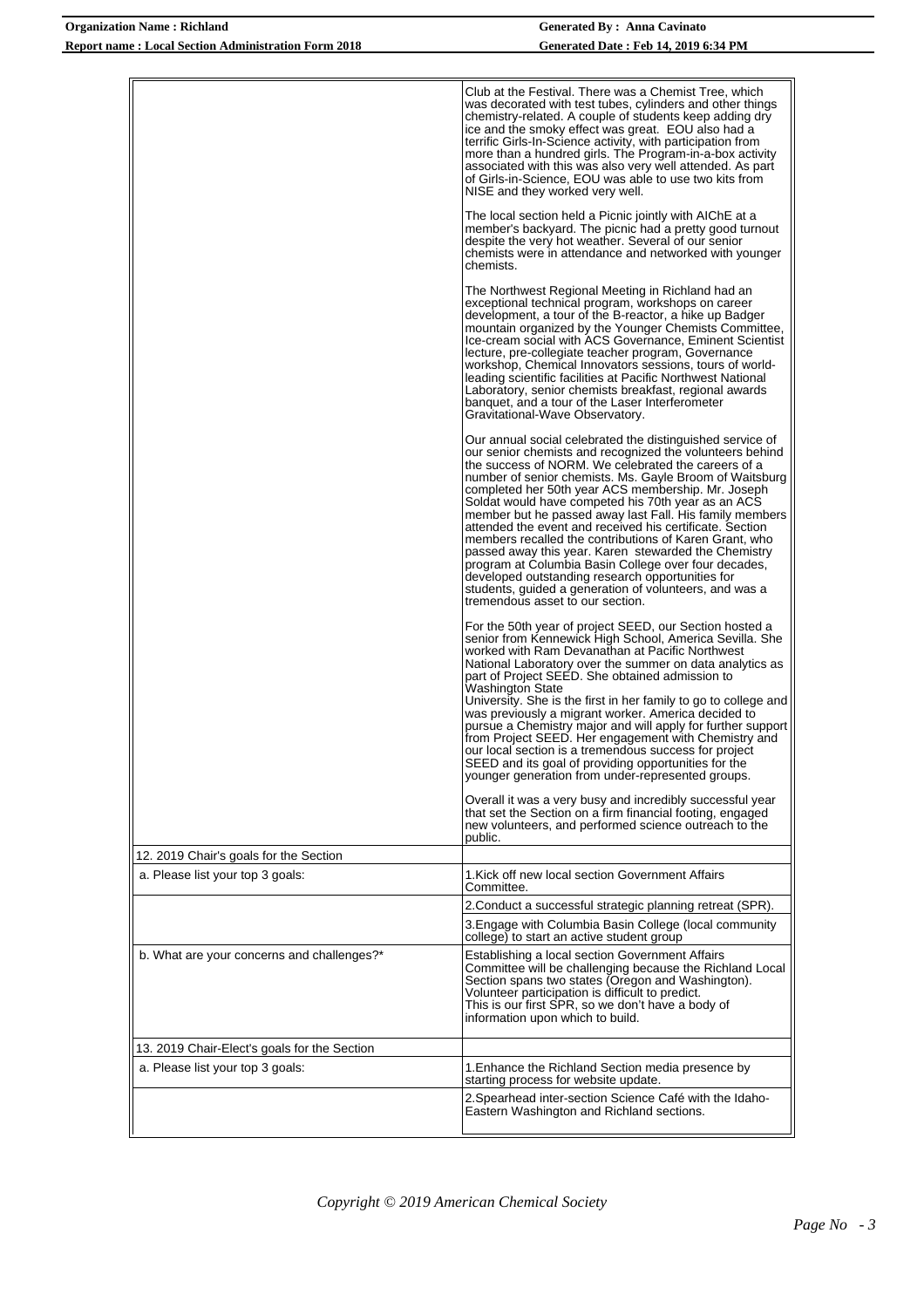# **Organization Name : Richland Generated By : Anna Cavinato Report name : Local Section Administration Form 2018 Generated Date : Feb 14, 2019 6:34 PM**

|                                                                                 | 3. Continue to recruit members and volunteers to the<br>Richland section.                                                                                                                                                                                                                                                                                                                            |
|---------------------------------------------------------------------------------|------------------------------------------------------------------------------------------------------------------------------------------------------------------------------------------------------------------------------------------------------------------------------------------------------------------------------------------------------------------------------------------------------|
| b. What are your concerns and challenges?*                                      | 1. Poor participation from the larger body of section<br>members as volunteers. I fear we will burn out our core<br>volunteer board members.<br>2. Poor responsiveness on getting section goals completed<br>(bylaws update, website update, etc.).<br>3. Making ACS section members outside of the centers of<br>activity (Richland and La Grande) feel welcome and have<br>a stake in the section. |
| 14. Does the Local Section have a Vision and/or Mission<br>Statement?*          | O Yes<br>$\bigcirc$ No                                                                                                                                                                                                                                                                                                                                                                               |
| 15. What was the date of the last Local Section strategic<br>planning session?* | 1/8/2016                                                                                                                                                                                                                                                                                                                                                                                             |

| Local Section Administration Form - Organization                                                                         |                                                                |
|--------------------------------------------------------------------------------------------------------------------------|----------------------------------------------------------------|
| 1. Did your local section have active coordinators for the<br>following?*                                                | O Yes<br>$\bigcirc$ No                                         |
| a. If the response to 1 (above question) is YES, please                                                                  | ☑<br>Awards<br>Janet Bryant                                    |
| select the activity and enter the coordinators name.                                                                     | ☑<br>Sandy Fiskum<br>Budget/Finance                            |
|                                                                                                                          | $\mathcal{L}_{\mathcal{A}}$<br>Career<br>assistance/Employment |
|                                                                                                                          | $\Box$<br><b>Chemistry Olympiad</b>                            |
|                                                                                                                          | $\mathbb{R}^3$<br><b>Community Activities</b>                  |
|                                                                                                                          | $\mathcal{L}_{\mathcal{A}}$<br><b>Continuing Education</b>     |
|                                                                                                                          | ☑<br>Educational<br>Susan Asmussen                             |
|                                                                                                                          | $\Box$<br><b>EHS</b>                                           |
|                                                                                                                          | $\mathbb{R}^3$<br>Environmental                                |
|                                                                                                                          | $\mathbb{R}^3$<br><b>Government Affairs</b>                    |
|                                                                                                                          | $\Box$<br><b>Industry Relations</b>                            |
|                                                                                                                          | $\blacksquare$<br><b>Strategic Planning</b>                    |
|                                                                                                                          | ☑<br>Membership/Membership Deepika Malhotra<br>Retention       |
|                                                                                                                          | $\mathcal{L}_{\mathcal{A}}$<br>Mentoring                       |
|                                                                                                                          | ☑<br><b>Minority Affairs</b><br>Anna Cavinato                  |
|                                                                                                                          | ☑<br>Newsletter/Publications<br>Steve Krogsrud                 |
|                                                                                                                          | M<br>Vanda Glezakou<br><b>Nominations</b>                      |
|                                                                                                                          | $\mathcal{L}_{\mathcal{A}}$<br><b>Professional Relations</b>   |
|                                                                                                                          | ☑<br>Anna Cavinato<br><b>Project SEED</b>                      |
|                                                                                                                          | ☑<br><b>Public Relations</b><br>Steve Krogsrud                 |
|                                                                                                                          | $\mathbb{R}^n$<br><b>Senior Chemists</b>                       |
|                                                                                                                          | ☑<br><b>Women Chemists</b><br>Megan Nims                       |
|                                                                                                                          | ☑<br>Shirmir Branch<br>Younger Chemists                        |
|                                                                                                                          | $\mathcal{L}_{\mathcal{A}}$<br>Other                           |
|                                                                                                                          |                                                                |
| 2. How many subsections were active in your local section<br>during 2018?*                                               | 0                                                              |
| 3. How many subsection meetings were held by your local<br>section during 2018?*                                         | 0                                                              |
| 4. How many topical groups were active in your local<br>section during 2018?*                                            | 0                                                              |
| 5. How many topical group meetings were held in your<br>local section during 2018?*                                      | 0                                                              |
| 6. Did your local section support (financial or otherwise) an<br>existing Technician Affiliate Group (TAG) during 2018?* | $\bigcirc$ Yes<br>$\bullet$ No                                 |
| 7. How many dues-paying affiliate members were in your<br>local section during 2018?*                                    | 534                                                            |
| 8. What was the approximate number of active volunteers<br>in your local section during 2018?*                           | 16                                                             |
| 9. Please estimate the number of new volunteers in your<br>local section during 2018?*                                   | 5                                                              |
| 10. Please indicate all the ways that your local section                                                                 |                                                                |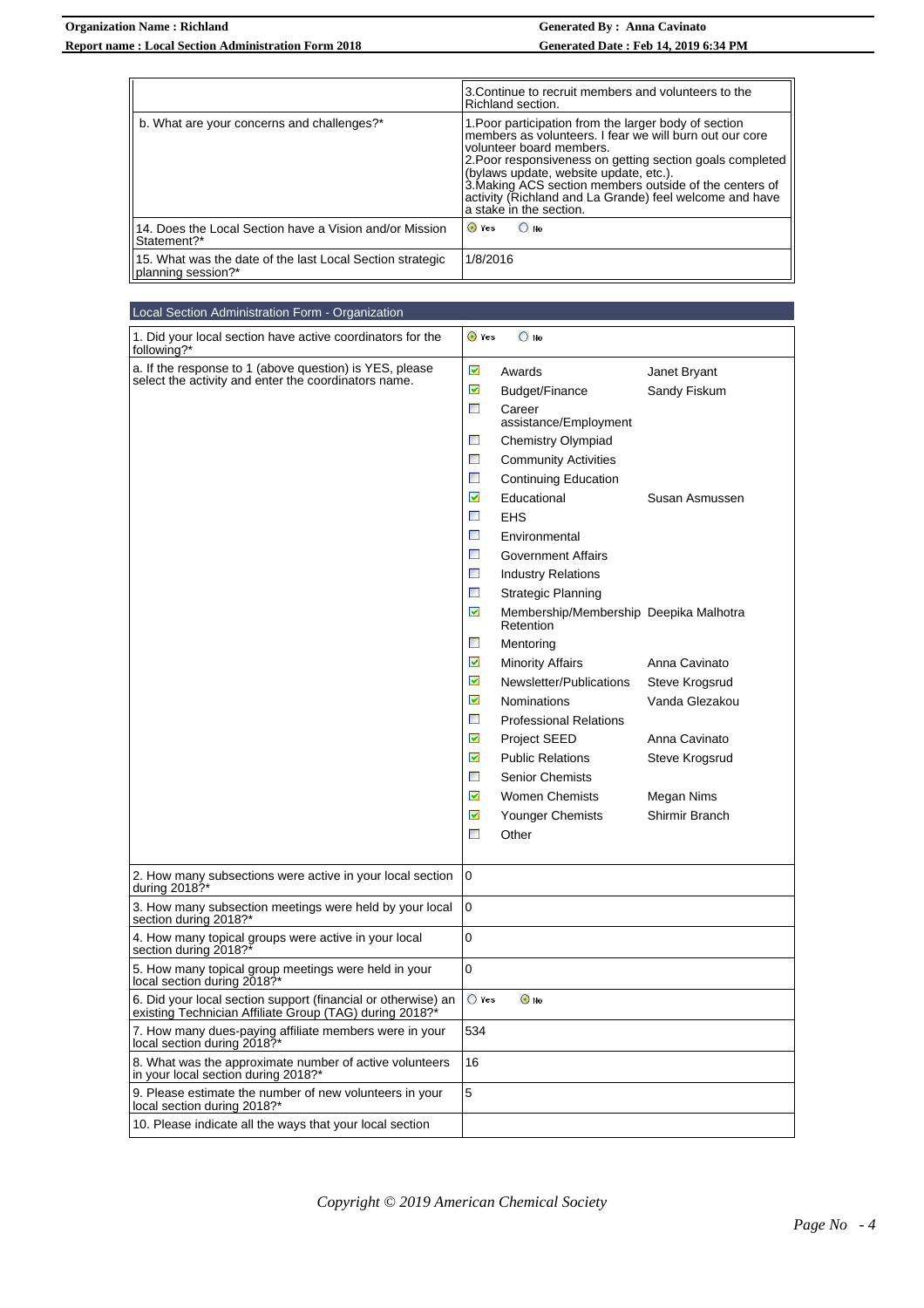# **Organization Name : Richland Generated By : Anna Cavinato Report name : Local Section Administration Form 2018 Generated Date : Feb 14, 2019 6:34 PM**

| recognized volunteers during 2018.*<br>(Check all that apply.) | ☑<br>Certificates<br>M<br>Awards<br>☑<br>Letter to volunteer supervisor<br>Ξ<br>Letter to volunteer<br>Ø<br>Recognition at an event<br>☑<br>Recognition on web<br>⊠<br>Recognition in newsletter<br>Ţ<br>Other - |
|----------------------------------------------------------------|------------------------------------------------------------------------------------------------------------------------------------------------------------------------------------------------------------------|
|                                                                |                                                                                                                                                                                                                  |

| Local Section Administration Form - Communications                                                                                |                                                                                                                                                                                                                |  |
|-----------------------------------------------------------------------------------------------------------------------------------|----------------------------------------------------------------------------------------------------------------------------------------------------------------------------------------------------------------|--|
| 1. How many local section meetings were held during<br>2018?*                                                                     | 8                                                                                                                                                                                                              |  |
| 2. On average, how many members attended a local<br>section meeting during 2018?*                                                 | 25                                                                                                                                                                                                             |  |
| 3. How did Councilors report to your local section members<br>about national ACS matters during 2018?*<br>(Check all that apply.) | $\Box$<br>At a section meeting<br>☑<br>At an executive committee meeting<br>☑<br>In the newsletter<br>☑<br>On the local section web site<br>$\overline{\mathbf{v}}$<br>In an email<br>Other -<br>$\mathcal{A}$ |  |
| 4. Did your local section have a representative on your<br>Regional Meeting Board or Steering Committee during<br>2018?*          | $\bigcirc$ Ho<br>O Yes                                                                                                                                                                                         |  |
| 5. How does the sections leadership communicate<br>information to its members (including social media<br>channels)?*              | Email<br>Newsletter<br>Website announcement                                                                                                                                                                    |  |
| 5a How Often do these communications occur:                                                                                       |                                                                                                                                                                                                                |  |
| 5a1 Number of newsletters published:*                                                                                             | 4                                                                                                                                                                                                              |  |
| 5a2 Number of meeting notices:*                                                                                                   | 10                                                                                                                                                                                                             |  |
| 6. What social media does your local section use? (If<br>selected, please provide the link.)                                      | $\mathcal{C}_{\mathcal{A}}$<br>Facebook<br>T.<br>Twitter<br>$\mathbb{R}^n$<br>I inkedIn<br><b>I</b><br>Other                                                                                                   |  |
| 7. Did your local section have a website during 2018?*                                                                            | O Yes<br>$\bigcirc$ Ho                                                                                                                                                                                         |  |
| 7a. If the answer to 7 (above question) is YES, what was<br>the URL for your local section's website?                             | https://acs.labworks.org/officers.html                                                                                                                                                                         |  |
| 8. Did your local section post its Annual Report on your<br>website during 2018?*                                                 | O Yes<br>$\bigcirc$ Ho                                                                                                                                                                                         |  |

| Local Section Administration Form - Nomination                                                                                                                                      |                                                                                                                                                                                                                                                                                                                                                                                                                                                                                                                                                                                                                                                                                                                                                                                                                                                                                                                                                                                                                                                                                                                                                                     |
|-------------------------------------------------------------------------------------------------------------------------------------------------------------------------------------|---------------------------------------------------------------------------------------------------------------------------------------------------------------------------------------------------------------------------------------------------------------------------------------------------------------------------------------------------------------------------------------------------------------------------------------------------------------------------------------------------------------------------------------------------------------------------------------------------------------------------------------------------------------------------------------------------------------------------------------------------------------------------------------------------------------------------------------------------------------------------------------------------------------------------------------------------------------------------------------------------------------------------------------------------------------------------------------------------------------------------------------------------------------------|
| 1. Our Section would like to self-nominate for the Local<br>Section Outstanding Performance Award.*                                                                                 | O Yes<br>$\bigcirc$ No                                                                                                                                                                                                                                                                                                                                                                                                                                                                                                                                                                                                                                                                                                                                                                                                                                                                                                                                                                                                                                                                                                                                              |
| 2. Please provide a summary self-nomination statement of<br>500-word or less. The summary statement should highlight<br>local section's 2018 activities to support your nomination. | The Richland Section is nominated for Outstanding Mid-<br>size section for a tremendously successful year. The<br>highlight of the year was the very well-run Northwest<br>Regional Meeting (NORM 2018). The organizers, program<br>chairs, Women Chemists Committee, Younger Chemists<br>Committee, Public Relations Chair, Treasurer and<br>numerous unnamed volunteers worked together<br>seamlessly to ensure a wonderful experience for<br>attendees. The event won kudos from ACS dignitaries<br>including Past President Dr. Allison Campbell. This was<br>one of the largest NORM meetings ever both in terms of<br>attendance and the number of abstracts. Its success bodes<br>very well for the financial security of the Section and our<br>ability to advance our education and outreach objectives.<br>The Northwest Regional Meeting in Richland had an<br>exceptional technical program, workshops on career<br>development, a tour of the B-reactor, a hike up Badger<br>mountain organized by the Younger Chemists Committee,<br>Ice-cream social with ACS Governance, Eminent Scientist<br>lecture featuring Dr. Mas Subramanian, pre-collegiate |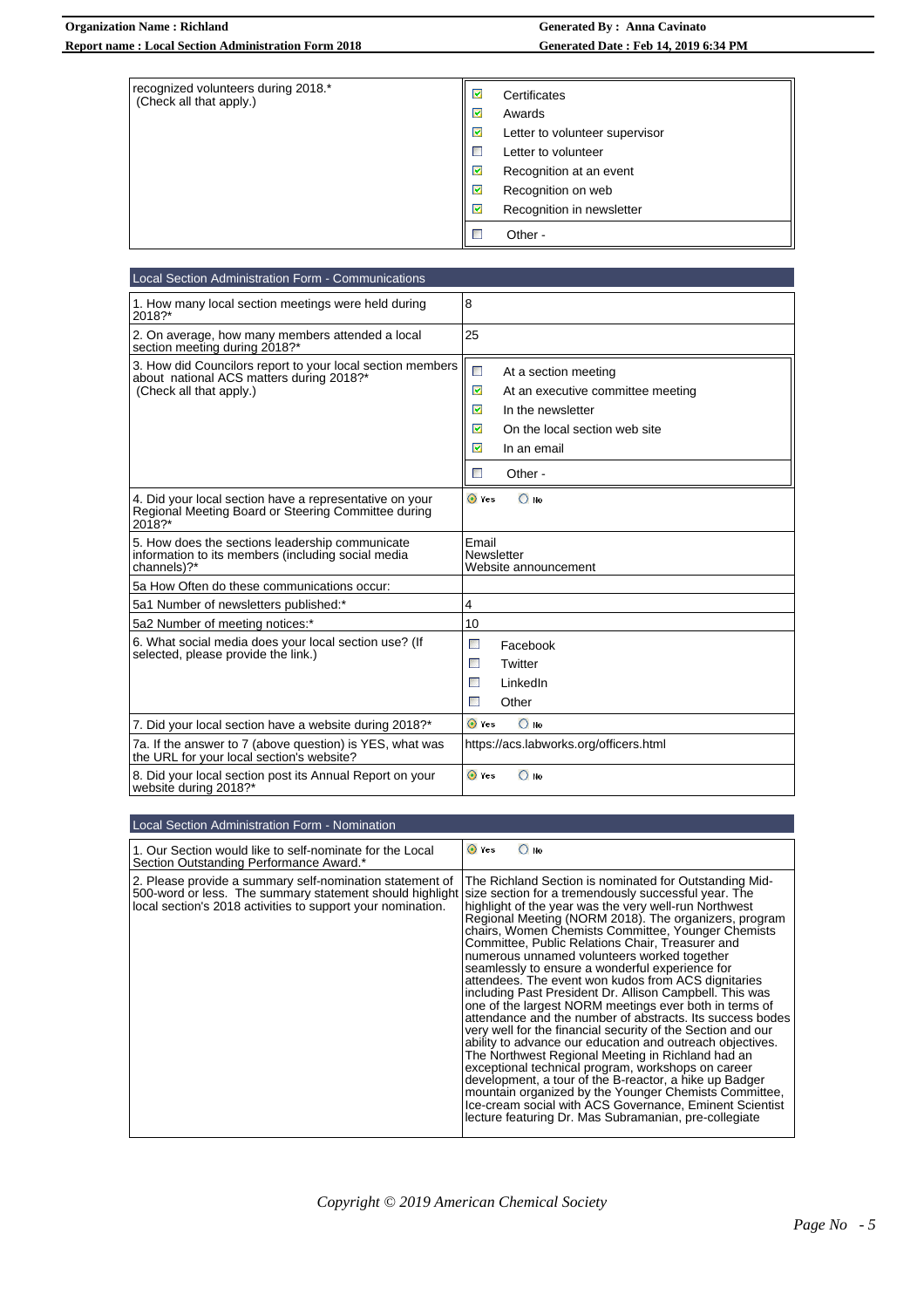| <b>Organization Name: Richland</b>                         | <b>Generated By: Anna Cavinato</b>                                                                                                                                                                                                                                                                                                                                                                                                                                                                                                                                                                                                                                                                                                                               |
|------------------------------------------------------------|------------------------------------------------------------------------------------------------------------------------------------------------------------------------------------------------------------------------------------------------------------------------------------------------------------------------------------------------------------------------------------------------------------------------------------------------------------------------------------------------------------------------------------------------------------------------------------------------------------------------------------------------------------------------------------------------------------------------------------------------------------------|
| <b>Report name: Local Section Administration Form 2018</b> | Generated Date: Feb 14, 2019 6:34 PM                                                                                                                                                                                                                                                                                                                                                                                                                                                                                                                                                                                                                                                                                                                             |
|                                                            |                                                                                                                                                                                                                                                                                                                                                                                                                                                                                                                                                                                                                                                                                                                                                                  |
|                                                            | teacher program, Governance workshop, Chemical<br>Innovators sessions, tours of world-leading scientific<br>facilities at Pacific Northwest National Laboratory, senior<br>chemists breakfast, regional awards banguet, and a tour of<br>the Laser Interferometer Gravitational-Wave Observatory.                                                                                                                                                                                                                                                                                                                                                                                                                                                                |
|                                                            | Our annual social celebrated the distinguished service of<br>our senior chemists and recognized the volunteers behind<br>the success of NORM. We celebrated the careers of a<br>number of senior chemists. Ms. Gayle Broom of Waitsburg<br>completed her 50th year ACS membership. Mr. Joseph<br>Soldat would have competed his 70th year as an ACS<br>member but he passed away last Fall. His family members<br>attended the event and received his certificate. Section<br>members recalled the contributions of Karen Grant, who<br>passed away this year. Karen stewarded the Chemistry<br>program at Columbia Basin College over four decades,<br>quided a generation of volunteers, and was a tremendous<br>asset to our section.                         |
|                                                            | Our section members at Eastern Oregon University (EOU)<br>held a successful Earth Week celebration with a large<br>community outreach effort, Arts For All that featured arts<br>activities related to chemistry such as exploring surface<br>tension. The participants immensely enjoyed this event.<br>Section members also worked with three groups of 3rd<br>graders one week apart and did activities related to marine<br>chemistry. They then performed a big magic show for<br>about 200 high school students that was well received.                                                                                                                                                                                                                    |
|                                                            | EOU held chemistry activities at the Festival of Trees using<br>supplies obtained from the National Institute for Stem<br>Education (NISE). The EOU table attracted hundreds of<br>children and was very successful. The university president<br>chose to honor the Chemistry Club at the Festival. There<br>was a Chemist Tree, which was decorated with test tubes,<br>cylinders and other things chemistry-related. A couple of<br>students keep adding dry ice and the smoky effect was<br>great. EOU also had a terrific Girls-In-Science Day, with<br>participation from more than a hundred girls in grades 6th<br>through 8th. The Section also ran two Program-in-a-box<br>webinars concurrently in Oregon and Washington with very<br>good attendance. |
|                                                            | Overall it was a very busy and incredibly successful year<br>that set the Section on a firm financial footing, engaged<br>new volunteers, and performed science outreach to the<br>public.                                                                                                                                                                                                                                                                                                                                                                                                                                                                                                                                                                       |

| Local Section Administration Form - Supporting Materials |                  |                                         |
|----------------------------------------------------------|------------------|-----------------------------------------|
| <b>File Name</b>                                         | <b>File Size</b> | <b>Brief Description</b>                |
| INORM2018-website.JPG                                    | $0.3$ MB         | Image of excellent website norm2018.org |
| NORM-2018-Separates_5 2.07 MB<br>$-29-18$ ilb sm.pdf     |                  | Abstract book showing program strength  |

## Local Section Administration Form - Approval

### **Comments**

The Richland Section had an outstanding year. We hope you will enjoy reading about the many activities the section was able to offer to its members and the community at large.

**Approved & Submit for Review Anna Cavinato 12/14/2019 12/14/2019** 

This form has been submitted for your approval. Please review each tab for completeness and accuracy, make any necessary edits, and save all<br>changes before approving this form. After the form is approved, it will be submit

Local Section Administration Form - Reasons for Return

## **Approver Return Comments**

### **Contributor Return Comments**